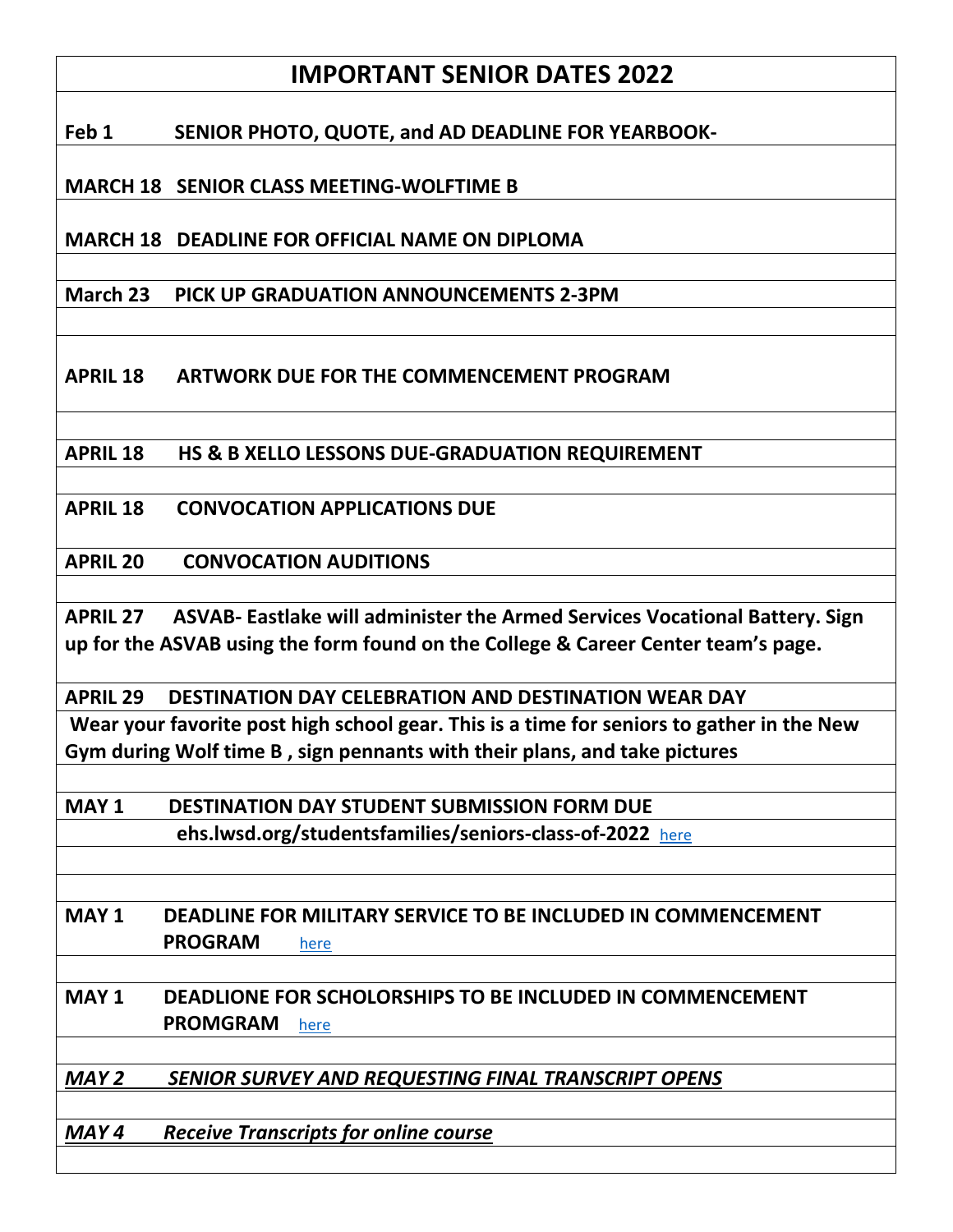## **MAY 5 DEADLINE FOR SCHOLARSHIPS TO BE INCLUDED IN COMMENCEMENT PROGRAM**

*Use form on Senior Class of 2022 page of the Eastlake Website.*

#### **May 7 Prom – New Castle Golf Club**

#### **MAY 13 LETTERS TO FORMER TEACHERS**

## **MAY 19 DEADLINE TO SUBMIT COMMUNITY SERVICE HOURS [HERE](https://ehs.lwsd.org/studentsfamilies/community-service-program) by 11:59pm [www.ehs-service.org](http://www.ehs-service.org/)**

# **JUNE 1 DEADLINE TO COMPLETE SENIOR EXIT SURVEY AND REQUEST FINAL TRANSCRIPTS**

- **JUNE 6 SENIORS TURN IN ITEMS**
- **JUNE 7 SENIORS TURN IN ITEMS**

**7:00-3:00**

**7:00-3:00**

**JUNE 8 SENIORS TURN IN ITEMS** 

**7:00-9:00** 

**JUNE 10 Senior Check -in: Library only LAST CHANCE**

**7:00-8:30**

**JUNE 10 SENIOR AWARDS BREAKFAST** 

**8:30-10:00**

#### **JUNE 10 GRADUATION REHEARSAL**

**10:00-11:30**

#### **JUNE 10 SENIOR CHECKOUT, CAP AND GOWNS**

**11:30-1:00** *You will be able to sign yearbooks socially distancing in the upper commons and gym* 

## **CAP AND GOWN DISTRIBUTION -make sure you have ordered from Jostens 1-800-567-8367 [www.jostens.com](http://www.jostens.com/)**

**JUNE 10 MOVING UP ASSEMBLY MAIN GYM** *1:00-2:20* **JUNE 10 TUNNEL OF TEARS 1:00-2:20**

# **JUNE 10 PTSA- FOOD TRUCKS, YARD GAMES, AND YEARBOOK SIGNING**

**2:30 -5:00**

**June 10 Graduations Rehearsal-Eastlake Stadium**

**June 11 Senior Convocation-Timberline Church 9:30am**